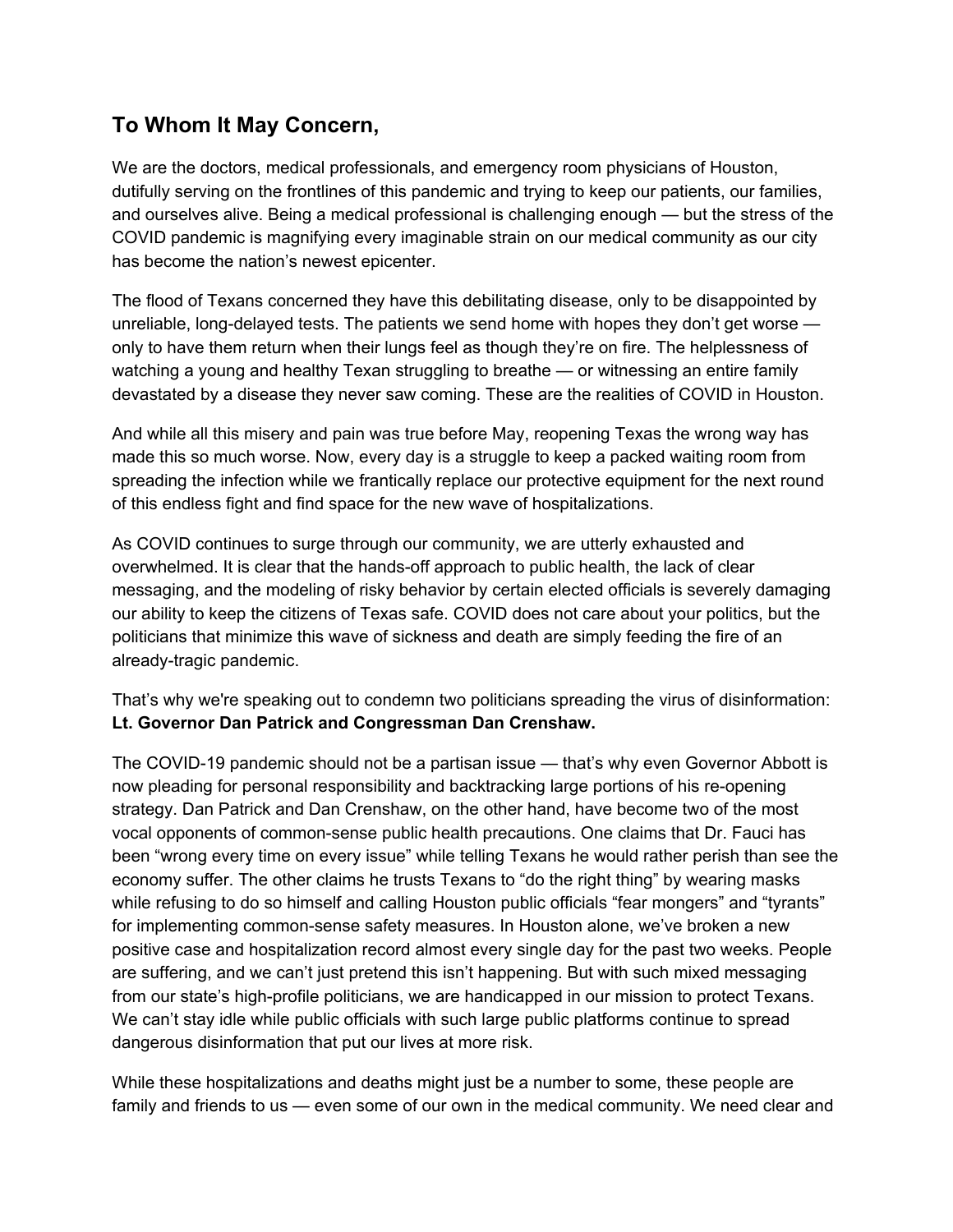consistent messaging about dealing with the pandemic. We need leaders who listen to the experts and embrace the evidence, while modeling the behavior needed to stop this spread. We need elected officials who don't throw out meaningless platitudes while trying to shift blame to the institutions working to keep us informed and protected.

Please, Congressman Crenshaw. Please, Lt. Governor Patrick. We are tired. We are your neighbors. And we are the medical professionals you claim to represent. We implore you to stop playing politics, stop spreading dangerous disinformation, and start leading by example.

## **Signed,**

- Regina Bailey, MD
- Liliana Rueda Castrillon, MD
- Laura Armstrong, MD, FAAFP
- Patricia Hayes, MD
- Bindi Naik-Mathuria, MD
- Shaina Karabinas, MD
- Christina Propst, MD, FAAP
- Michelle Dang, MD
- Heather Pulaski, MD
- Diana Mercado Marmarosh, MD
- Nadia Hernandez, MD
- Ajanta Patra, MD
- Velvet M Patterson, MD
- Sana Khan, MD
- Elizabeth Nguyen, MD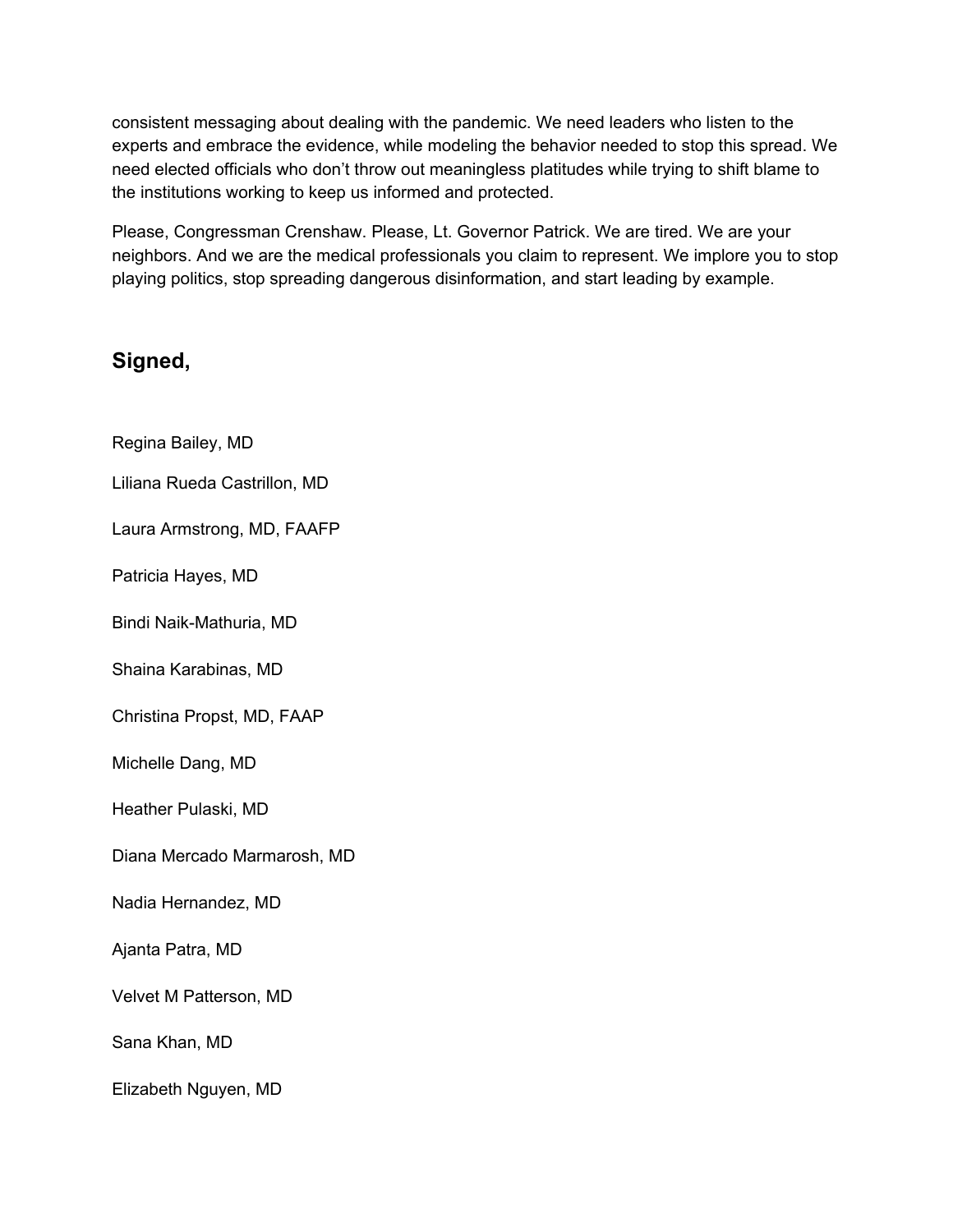Veronica Vittone, MD

Rosabelle McConkey, MD, FAAP

Bich-May Nguyen, MD, MPH, FAAFP

Laura Dew, MD

Christina Michaelis, MD

Clara Ward, MD, MSc, FACOG

Pooja Kulkarni, MD

Joyce Kim, MD

Audrey Nath, MD, PhD

Anandita Pal, DO

Carrie Ball, MD

Karen Cress, MD

Shannon Neville Westin, MD, MPH

Esther Sampayo, MD, MPH

Adrianne R. Scruggs, MD, CMO

Boi Tran, MD

Stacy Norrell, MD

Stacie Beckman, MD

Thelma Peralez, MD, FAAP

Ashley Kay Amesbaugh, MD

Diana Schulz, MD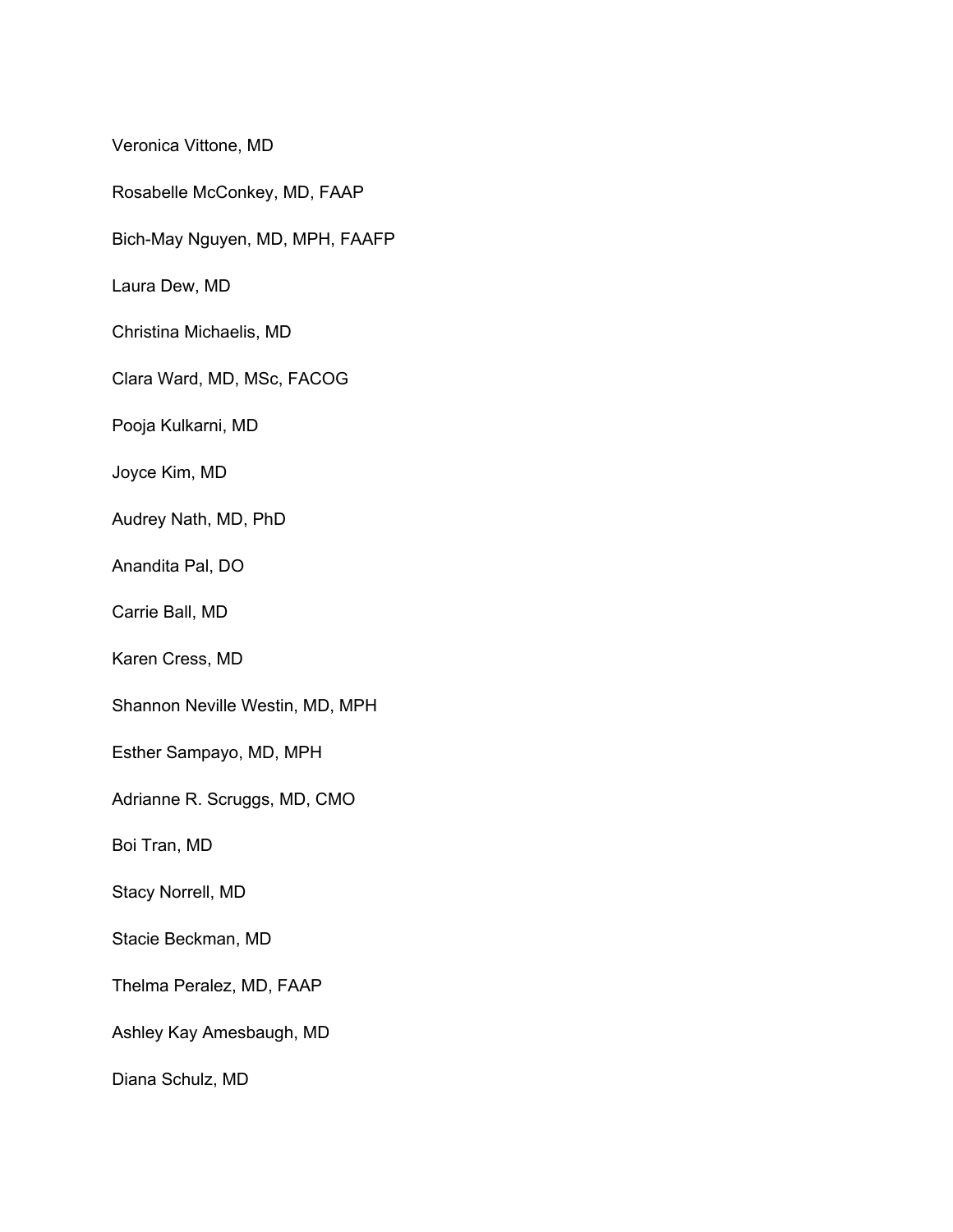Merrill Lewen, MD

Glendaljz Bosques, MD, DAAP, FAAPMR

Sandi Rigsby, MD

Maria Bernier, MD

Mary Esther M. Rocha, MD, MPH, FAAP

Christine M Anderson, MD

Michelle Ludwig, MD, MPH, PhD

Yamuna Jaladanki, MD

Tricia Dunn, MD

Stacey L Hall, DO

Vicki Chu, MD

Sidra Younus, MD

Claire McGhee, DO

Kellyn Rielly, DO, MPH, FACOG

Michelle Chong, MD

Amber M Yates, MD, FAAP

Sophie Siddiqi, MD

Chinelo Okoye, MD, FACP

Theresa R. Harring, MD

Traci DeSplinter, MD

Dr. Monica Patel, MD

Munirah Reukauf, MD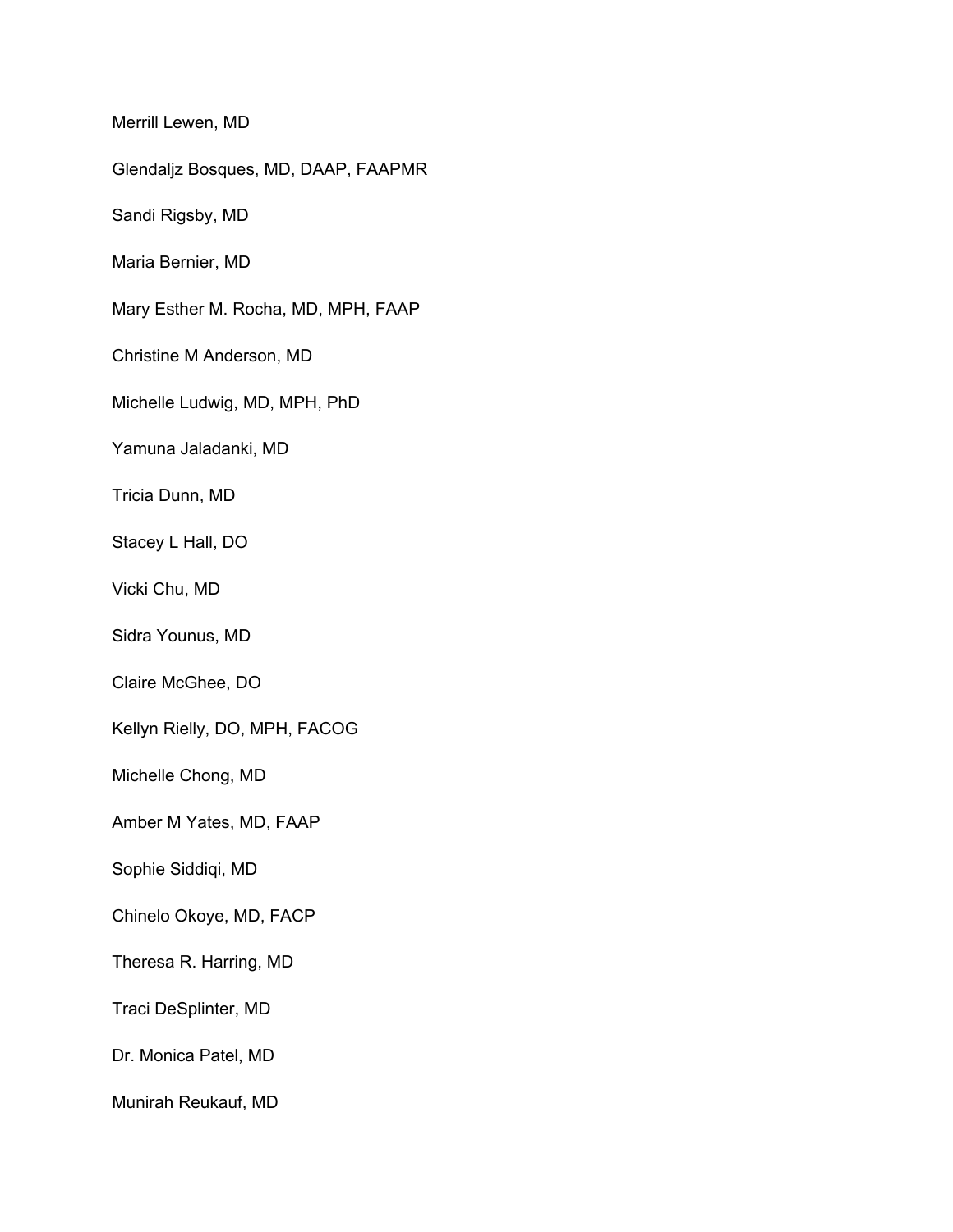Lubna Chaudhry, MD

Aditi Gupta, DO

Nancy Vaughns, DO

Adaeze Okeke, MD

Caneita Creighton, MD

Dona Kim Murphey, MD, PhD

Ivvanee Martinez, MD

Sarwat Makkani, DO

Afreen Pappa, MD

Humera Naqvi, MD

Shaochun Chang-Jackson, MD

Regina Troxell, MD

Brian Wang, MD

Charu Agrawal, MD

Sarah Naeem, MD

Adrian Harvey Mass, MD

Amal Iftikhar, MD, MBA

Brittany Chan, MD, MBA, FAAP

Quratulain J Holley, MD

Antonia L. Way, MD

Namieta Janssen, MD PLLC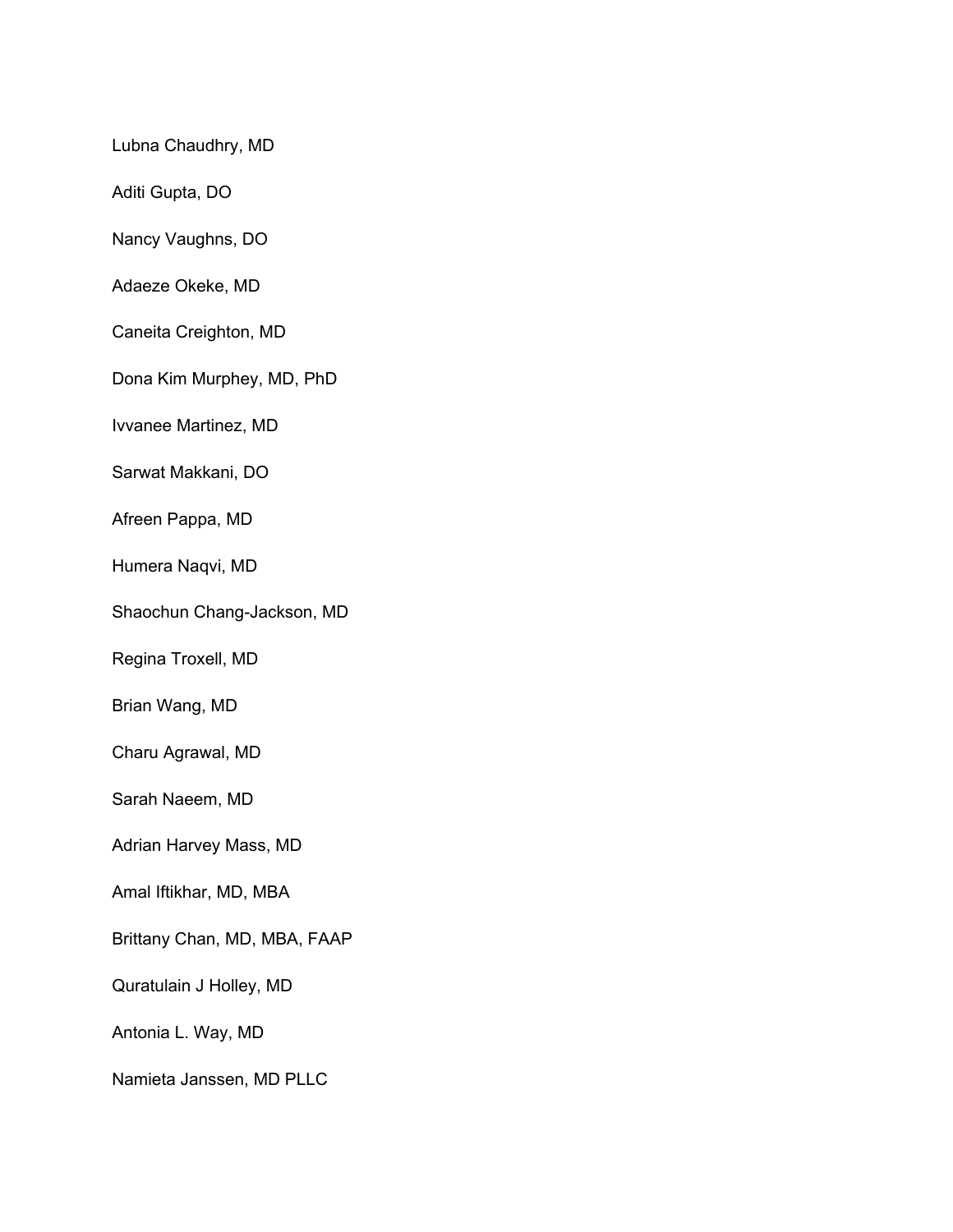Neetee Gadgil, DO

Elizabeth C. Berigan, MD

Nicole Jamison, MD

Judith Chandy, MD

Denise Mayo-Walley, MD

Kathy Shang-Rutledge, MD

Jasmine Sardana, MD, MBA

Maren Y. Fuller, MD, FCAP

Leslie Wilson, MD

Tina Pariani, DO

Natacha Quereshi, DO

Susan Dobbs, MD, MBA, FASA

Cristin Dickerson, MD

Tahrin Siddiqua, MD, FAAP

Gauri Dayal, MD

Monica Kalra, DO, FAAFP

Neha Agrawal, Pharm D

Neelima Tammareddi, MD

Behrouz Zand, MD, MS

Karla Vital, MD

Milena Newhook, DO